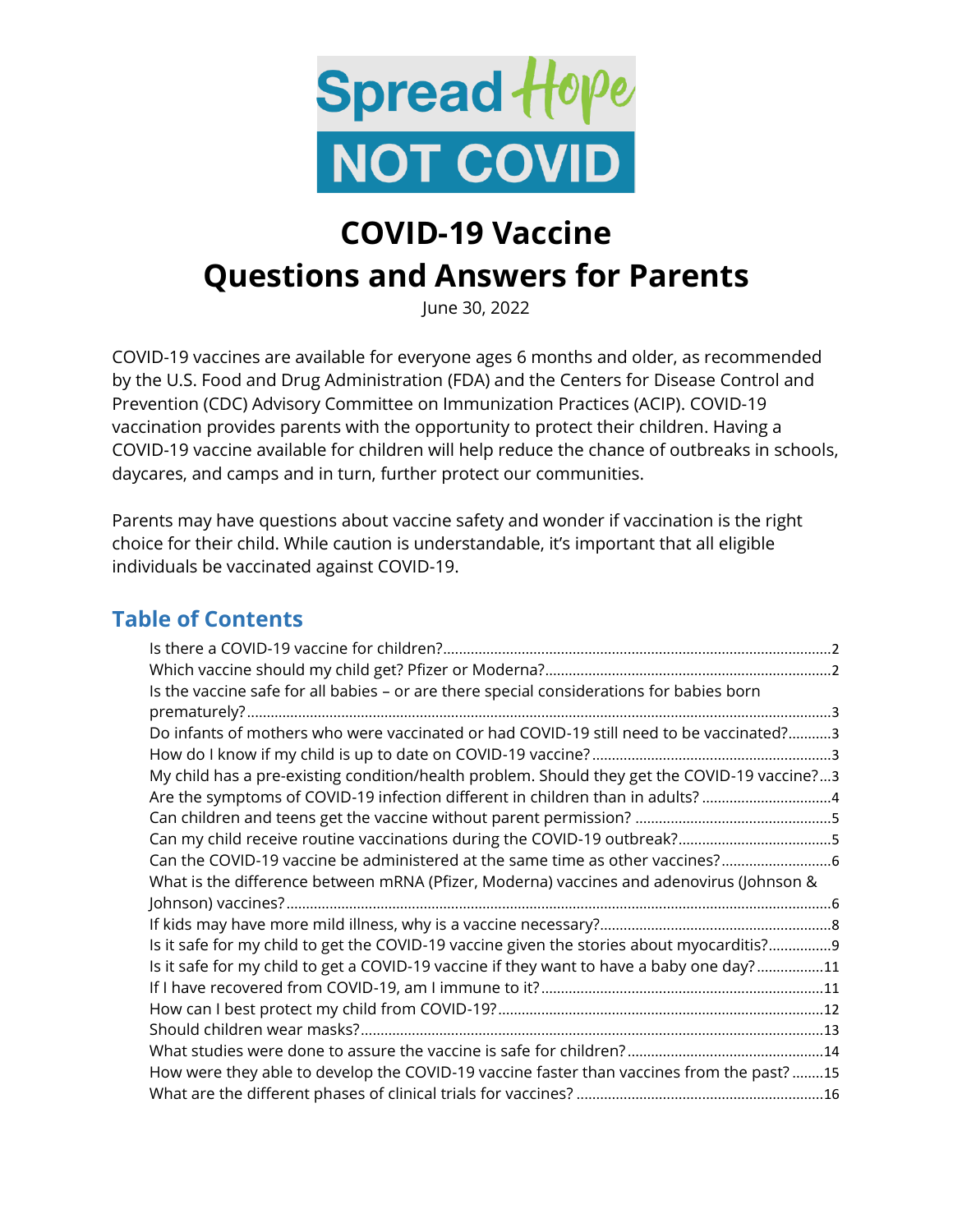### <span id="page-1-0"></span>**Is there a COVID-19 vaccine for children?**

Yes. Currently, the Pfizer and Moderna vaccines are available for children ages 6 months through 17 years.

CDC recommends COVID-19 primary series vaccines for everyone ages 6 months and older, and COVID-19 boosters for everyone ages 5 years and older, if eligible.

- COVID-19 vaccine schedules vary based on age, product, and immune status. Caregivers should consult with their child's doctor to determine how many total COVID-19 vaccine doses are recommended.
- View CDC's [At-A-Glance COVID-19 Vaccination Schedules.](https://www.cdc.gov/vaccines/covid-19/downloads/COVID-19-vacc-schedule-at-a-glance-508.pdf)

COVID-19 vaccine provides the opportunity to further protect your child from COVID-19 and help get life back to normal.

COVID-19 vaccines have gone through clinical trials and scientific review just like any other vaccine — including those your child has likely already received — with the same high level of quality and safety standards.

Vaccination gets our kids back to the programs, activities, and social interactions they need for academic, social, emotional, and physical development.

Source:

Ch[ildren's Hospital of Philadelphia: Should My Child Get the COVID](https://www.chop.edu/news/health-tips/should-my-child-get-covid-19-vaccine)-19 Vaccine?

# <span id="page-1-1"></span>**Which vaccine should my child get? Pfizer or Moderna?**

Both the Moderna and Pfizer vaccines are safe and effective at preventing COVID-19. Caregivers may choose which vaccine their child gets, but most health care providers will only have one type of vaccine available. Caregivers are encouraged to get whichever vaccine is available to their child.

Both vaccines are effective in reducing the rate of infection and create similar levels of immunity in kids. It is estimated that both vaccines decrease the rate of hospitalization, the rate of MIS-C, and the rate of ICU stays.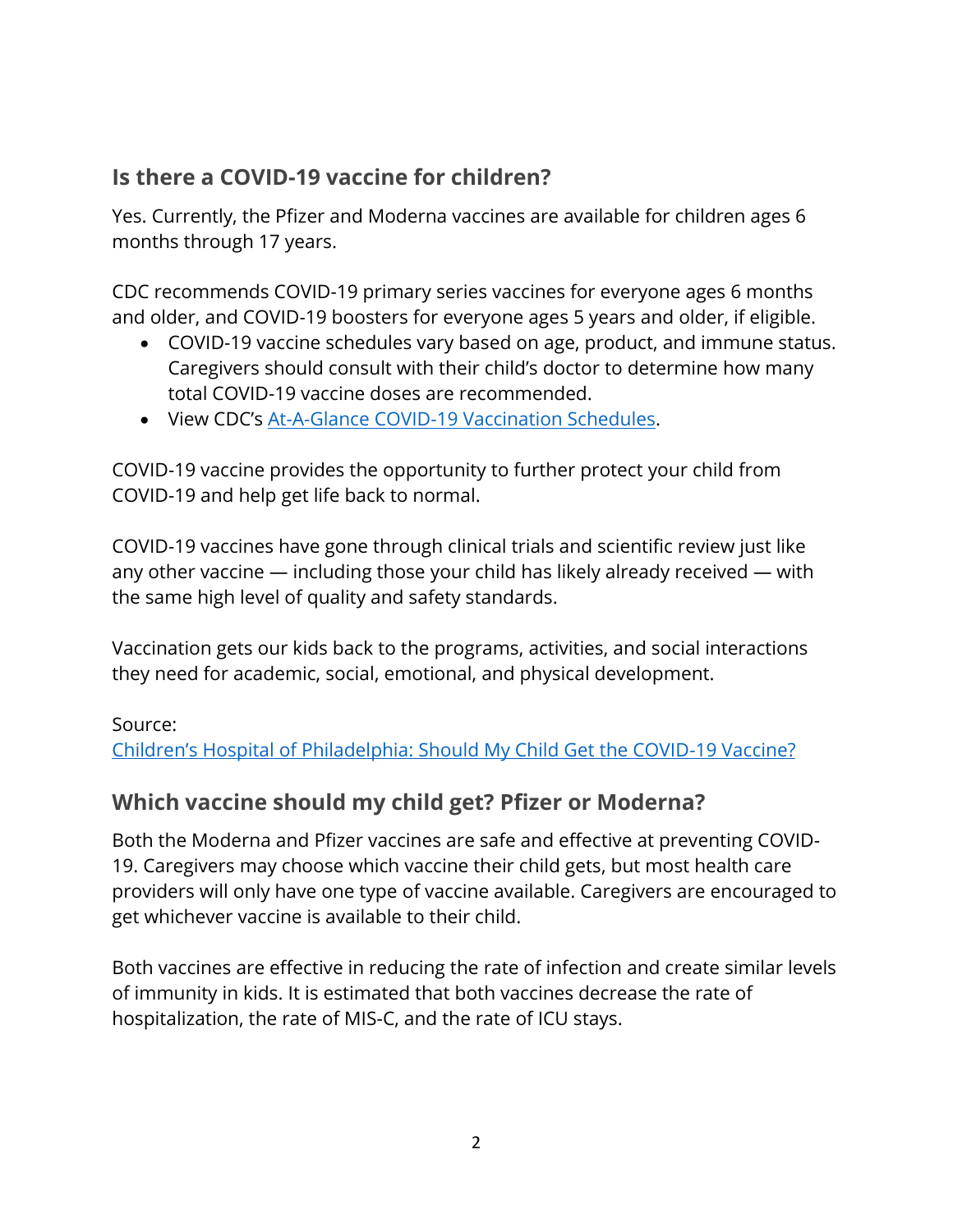- Pfizer: Children 6 months through 4 years receive a three-dose primary series. (Two doses three weeks apart and a third dose at least two months later.) Each dose is one-tenth of the Pfizer dose adults receive.
- Moderna: Children 6 months through 5 years receive a two-dose primary series. (Two doses four weeks apart.) Each dose is one quarter of the Moderna dose adults receive.

# <span id="page-2-0"></span>**Is the vaccine safe for all babies – or are there special considerations for babies born prematurely?**

In accordance with [general best practices,](https://www.cdc.gov/vaccines/hcp/acip-recs/general-recs/special-situations.html#preterm) preterm infants (infants born before 37 weeks' gestation), regardless of birth weight, should receive COVID-19 vaccination at their chronological age and according to the [same schedule](https://www.cdc.gov/vaccines/covid-19/downloads/COVID-19-vacc-schedule-at-a-glance-508.pdf) and guidance as for full-term infants and children. Caregivers should talk to their health care provider about health situations specific to their child.

# <span id="page-2-1"></span>**Do infants of mothers who were vaccinated or had COVID-19 still need to be vaccinated?**

Yes. Infants of mothers who were vaccinated and/or had COVID-19 or SARS-CoV-2 infection before or during pregnancy should be vaccinated according to the [recommended schedule.](https://www.cdc.gov/vaccines/covid-19/downloads/COVID-19-vacc-schedule-at-a-glance-508.pdf)

# <span id="page-2-2"></span>**How do I know if my child is up to date on COVID-19 vaccine?**

Up to date means a person has received all recommended COVID-19 vaccines, including any booster dose(s) when eligible.

To find out if your child is up to date on COVID-19 vaccine, check their immunization record, talk to their doctor, or use the [COVID-19 Up to Date Tool.](https://www.michigan.gov/coronavirus/vaccine-tool)

View the [COVID-19 Vaccination Schedule](https://www.michigan.gov/coronavirus/-/media/Project/Websites/coronavirus/Folder2/COVID-19_Vaccination_Schedule_2nd_Booster_v3.pdf?rev=d3a3db28735e46e09e487886d61e2fbe) or the [COVID-19 Vaccination Schedule for](https://www.michigan.gov/coronavirus/-/media/Project/Websites/coronavirus/Folder2/COVID-19_Vaccination_Schedule_v3.pdf?rev=511cb3a160f145dca44392f484bc44cb)  [Moderately or Severely Immunocompromised](https://www.michigan.gov/coronavirus/-/media/Project/Websites/coronavirus/Folder2/COVID-19_Vaccination_Schedule_v3.pdf?rev=511cb3a160f145dca44392f484bc44cb) to learn about vaccine dose timing.

# <span id="page-2-3"></span>**My child has a pre-existing condition/health problem. Should they get the COVID-19 vaccine?**

Children and teens with pre-existing conditions like diabetes or heart conditions, those with Inflammatory Bowel Disease (e.g., Crohn's disease or ulcerative colitis) or other autoimmune diseases, or those who are taking medications that compromise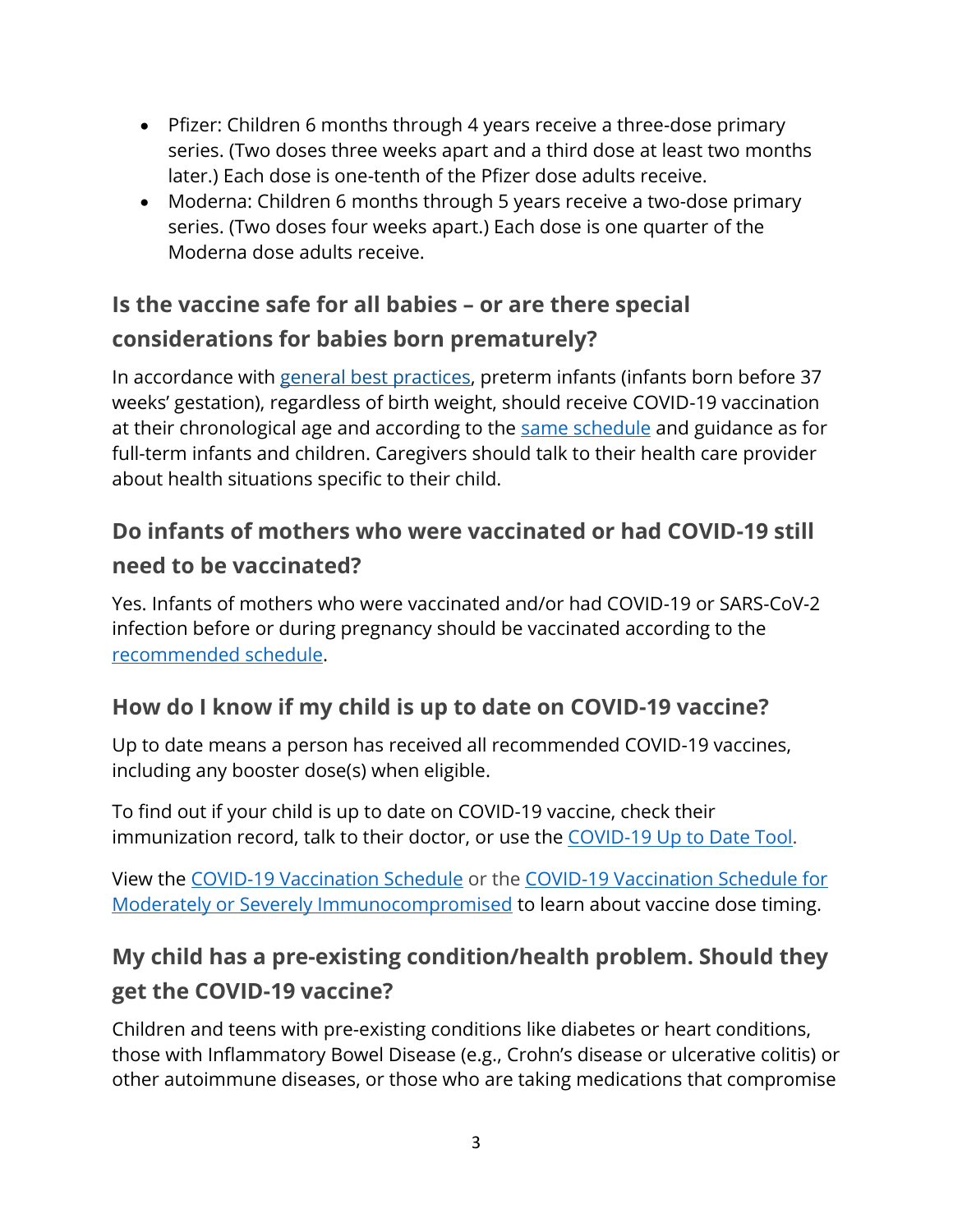their immune system, may be at higher risk of complications from COVID-19 infection – so it is especially important that they are vaccinated against COVID-19.

The COVID-19 vaccines that have been authorized or approved for use cannot cause COVID-19, even in those with weak immune systems. If you have questions about your child' health or the risks and benefits of receiving a COVID-19 vaccine, talk to your child's doctor.

We know that people with moderately or severely compromised immune systems are more vulnerable to COVID-19 and may not build the same level of immunity to COVID-19 vaccines compared to those who are not immunocompromised. COVID-19 vaccine schedules vary based on age, product, and immune status. Caregivers should consult with their child's health care provider to determine how many total COVID-19 vaccine doses are recommended. View CDC's [At-A-Glance COVID-19](https://www.cdc.gov/vaccines/covid-19/downloads/COVID-19-vacc-schedule-at-a-glance-508.pdf)  [Vaccination Schedules t](https://www.cdc.gov/vaccines/covid-19/downloads/COVID-19-vacc-schedule-at-a-glance-508.pdf)o learn more.

#### Sources:

[Children's Hospital of Philadelphia: Should My Child Get the COVID](https://www.chop.edu/news/health-tips/should-my-child-get-covid-19-vaccine)-19 Vaccine?

# <span id="page-3-0"></span>**Are the symptoms of COVID-19 infection different in children than in adults?**

The symptoms of COVID-19 appear to be similar in children and adults. Children with confirmed COVID-19 generally have mild, cold-like symptoms, such as fever, runny nose, and cough. Vomiting and diarrhea have also been reported.

Health officials are advising parents to watch for symptoms related to a rare but serious inflammatory condition seen in children and linked to COVID-19, called Multisystem Inflammatory Syndrome (MIS-C). If you notice any of the following symptoms, call your child's pediatrician:

- A fever lasting more than 24 hours.
- Abdominal pain, diarrhea, or vomiting.
- Rash or changes in skin color.
- Trouble breathing (call 911 if this symptom is present).
- Your child seems confused or overly sleepy.

Vaccination is the best protection against COVID-19 **and** MIS-C. [Recent studies](https://www.cdc.gov/mmwr/volumes/71/wr/mm7102e1.htm) have shown that children ages 12 through 17 who have received two doses of the Pfizer vaccine were less likely to have severe outcomes from MIS-C.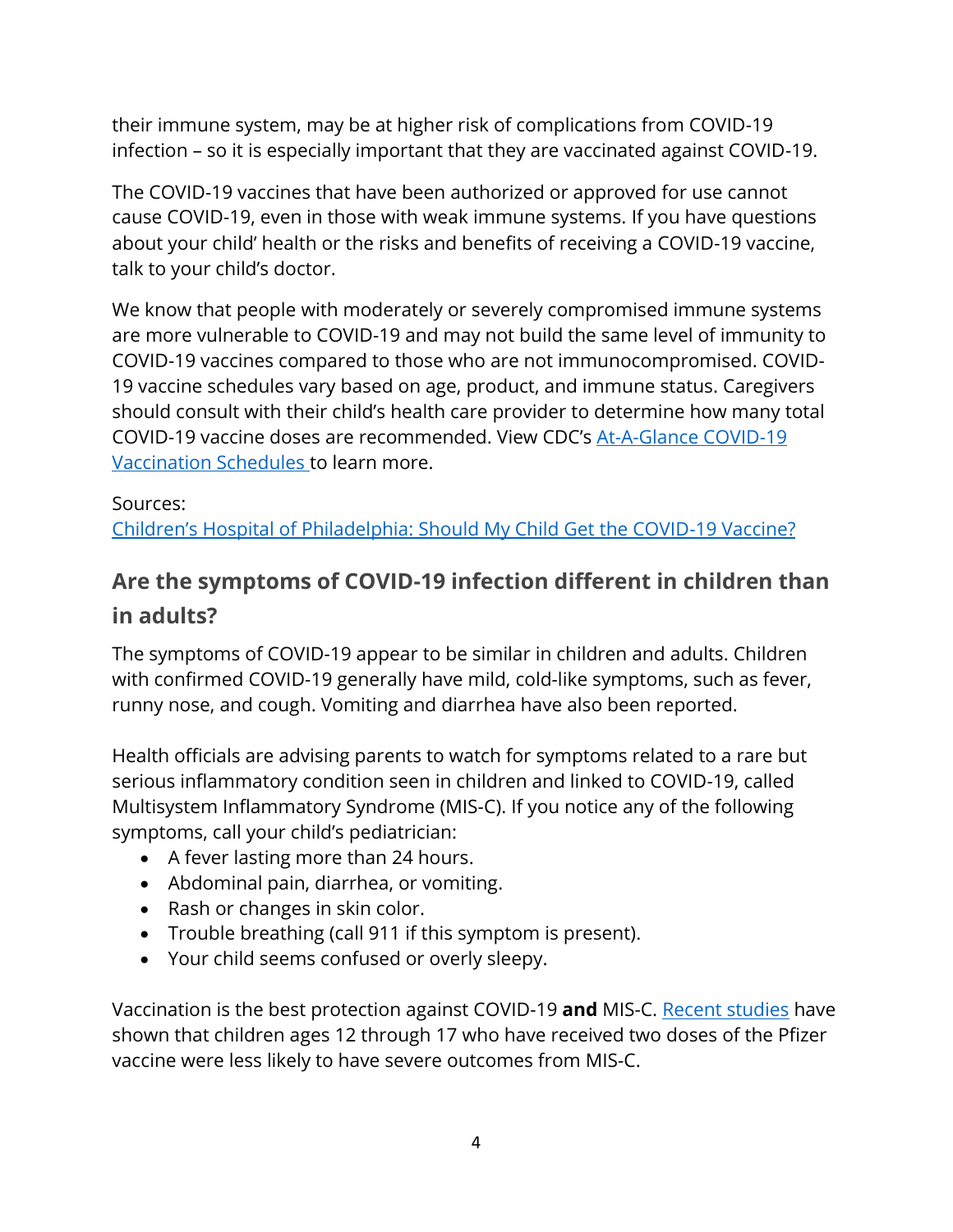Babies under the age of one and children with certain underlying conditions may be more likely to have severe illness from COVID-19. Studies are ongoing regarding how the disease impacts everyone, including children.

Be sure to let your child's pediatrician know if your child has tested positive for COVID-19 or has been exposed to the virus. Your pediatrician will let you know if your child can be seen in the office or if you need to go to the emergency department.

Sources: [CDC: COVID-19 Frequently Asked Questions](https://www.cdc.gov/coronavirus/2019-ncov/faq.html#COVID-19-and-Children) CDC: For Parents – [MIS-C associated with COVID-19](https://www.cdc.gov/coronavirus/2019-ncov/daily-life-coping/children/mis-c.html) [CDC: MIS-C and COVID-19](https://emergency.cdc.gov/han/2020/han00432.asp) [AAP: MIS-C and COVID-19](https://www.aappublications.org/news/2020/05/14/covid19inflammatory051420)

# <span id="page-4-0"></span>**Can children and teens get the vaccine without parent permission?**

<span id="page-4-1"></span>Minors, 6 months through 17 years of age, need parental consent to be vaccinated.

# **Can my child receive routine vaccinations during the COVID-19 outbreak?**

Yes. Routine well-child visits and vaccine visits are essential, even during the COVID-19 pandemic. It's important that your family continue to receive their immunizations, including flu vaccines, on time and according to the schedule [recommended by the U.S. Centers for Disease Control and Prevention \(CDC\).](https://www.cdc.gov/vaccines/schedules/easy-to-read/child-easyread.html)

#### **COVID-19 vaccine and other vaccines, like the flu vaccine, may be administered during the same visit.**

Many of these diseases are serious. At a time when our health care system is already overwhelmed, it is critical that we avoid outbreaks of preventable diseases, like flu, measles, pertussis (whooping cough), and mumps.

Please keep in mind that COVID-19 vaccine may be administered without regard to timing of other vaccines. This means that your child may receive an age appropriate COVID-19 vaccine and other vaccines (like flu vaccine) on the same day or at any time before or after another vaccine.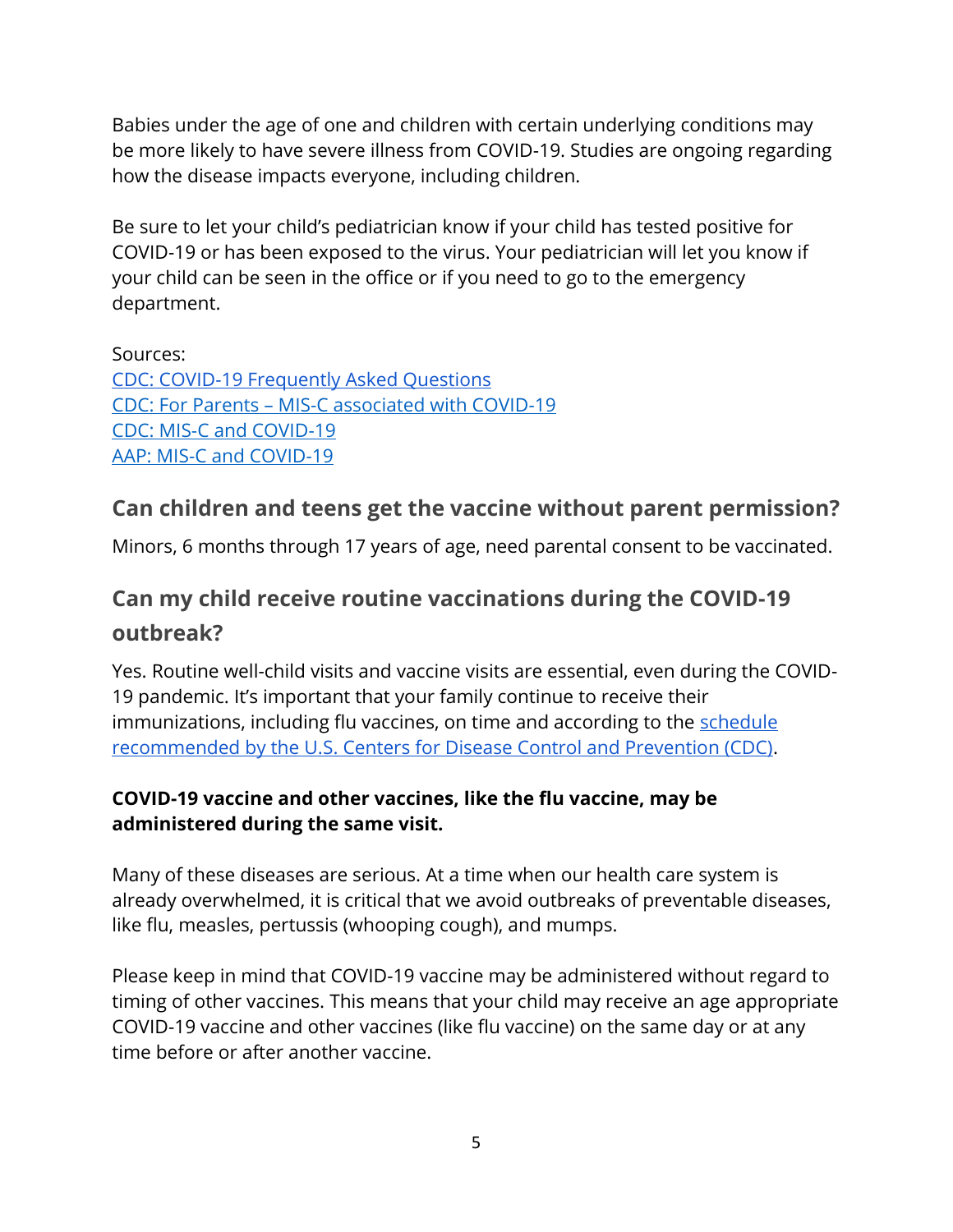Many medical offices are taking extra steps to make sure that well visits can happen safely during the COVID-19 outbreak, including:

- Scheduling sick visits and well-child visits during different times of the day.
- Asking patients to remain outside until it's time for their appointment to reduce the number of people in waiting rooms.
- Offering sick visits and well-child visits in different locations.
- Screening for symptoms by phone before the appointment.
- Asking everyone to wear masks during their appointment.

Prepare for the visit by calling your child's health care provider to ask when your child's vaccinations are due and what procedures are in place at the office.

Sources: [CDC: Routine vaccinations during COVID-19](https://www.cdc.gov/vaccines/parents/visit/vaccination-during-COVID-19.html)

[CDC: Keep Children Healthy during the COVID-19 Pandemic](https://www.cdc.gov/coronavirus/2019-ncov/daily-life-coping/children.html)

# <span id="page-5-0"></span>**Can the COVID-19 vaccine be administered at the same time as other vaccines?**

COVID-19 vaccines may be administered at the same time as other vaccines, including flu vaccine – there is no waiting period. Your child's doctor may recommend getting multiple vaccines in one appointment. Be sure to have a discussion with your child's doctor to discuss what vaccines your child may need.

# <span id="page-5-1"></span>**What is the difference between mRNA (Pfizer, Moderna) vaccines and adenovirus (Johnson & Johnson) vaccines?**

Many vaccines put a weakened or inactivated germ into our bodies to trigger an immune response, but the current COVID-19 vaccines work a little different. Instead, they teach our cells how to make a protein—or even just a piece of a protein—that triggers an immune response inside our bodies. That immune response, which produces antibodies, is what protects us from getting infected or seriously ill if the real virus enters our bodies.

#### **mRNA vaccines**

Pfizer and Moderna are mRNA vaccines. mRNA stands for messenger ribonucleic acid.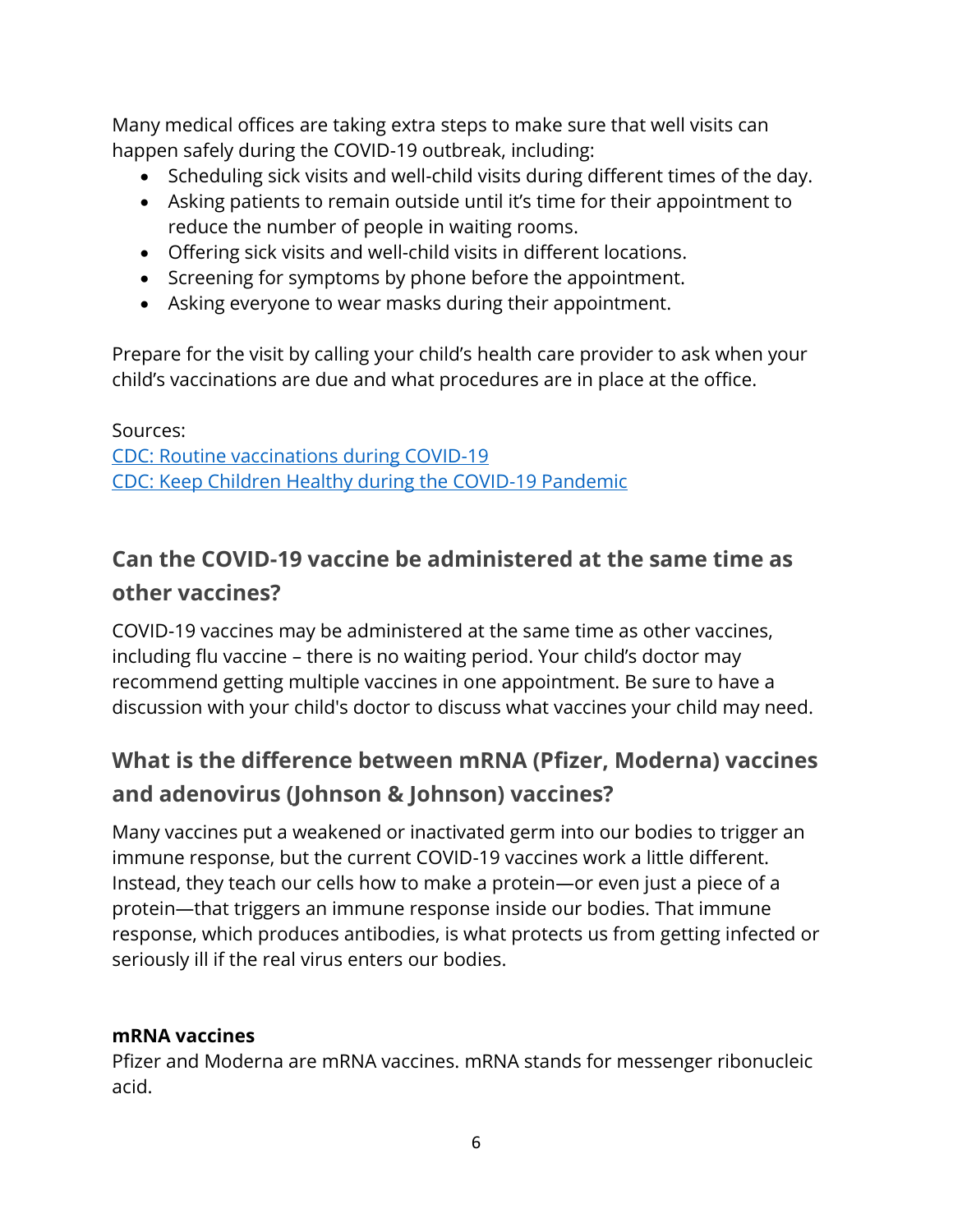

#### **[View How mRNA vaccines work online.](https://www.michigan.gov/documents/coronavirus/2021_MDHHS_COVIDVaccine_mRNA_Infograph_5_719358_7.pdf)**

COVID-19 mRNA vaccines give instructions to our cells to make a harmless piece of what is called the "spike protein" which is the same protein found on the surface of the virus that causes COVID-19 disease. Next, our cells display this protein piece on its surface, similar to how the COVID-19 virus would. Our immune systems recognize that the protein doesn't belong there and begins building an immune response and making antibodies, like what happens in an actual COVID-19 infection. After the protein piece is made, our cells break down the 'instructions' from the vaccine. At the end of the process, our bodies have learned how to protect against any future COVID-19 infection.

The benefit of mRNA vaccines, like all vaccines, is that those who are vaccinated gain protection without ever having to risk the serious consequences of getting sick with COVID-19.

#### **Adenovirus vaccines**

Johnson & Johnson is an adenovirus vaccine. Currently, there are no adenovirus vaccines available for anyone under 18 years of age.

#### **[View How Adenovirus-based vaccines work online.](https://www.michigan.gov/documents/coronavirus/2021_MDHHS_Adenovirus-basedVaccine_Infograph_2.2_719352_7.pdf)**

In an Adenovirus-based vaccine, scientists take part of the SARS-CoV-2 virus's code (its DNA) and add it to a modified adenovirus (a virus that can cause the common cold). This teaches your immune systems to learn to recognize and fight the SARS-CoV-2 virus without causing you to be infected. The vaccine will not give you the COVID-19 virus or cause you to be infectious to others.



#### Sources:

[University of Michigan: The Top 5 COVID-19 Vaccine Candidates Explained](https://labblog.uofmhealth.org/rounds/top-5-covid-19-vaccine-candidates-explained) [CDC: Understanding mRNA COVID-19 Vaccines](https://www.cdc.gov/coronavirus/2019-ncov/vaccines/different-vaccines/mrna.html) [Children's Hospital of Philadelphia: Qu](https://www.chop.edu/centers-programs/vaccine-education-center/making-vaccines/prevent-covid)estions and Answers about COVID-19 [Vaccines](https://www.chop.edu/centers-programs/vaccine-education-center/making-vaccines/prevent-covid) [CDC: Different COVID-19 Vaccines](https://www.cdc.gov/coronavirus/2019-ncov/vaccines/different-vaccines.html)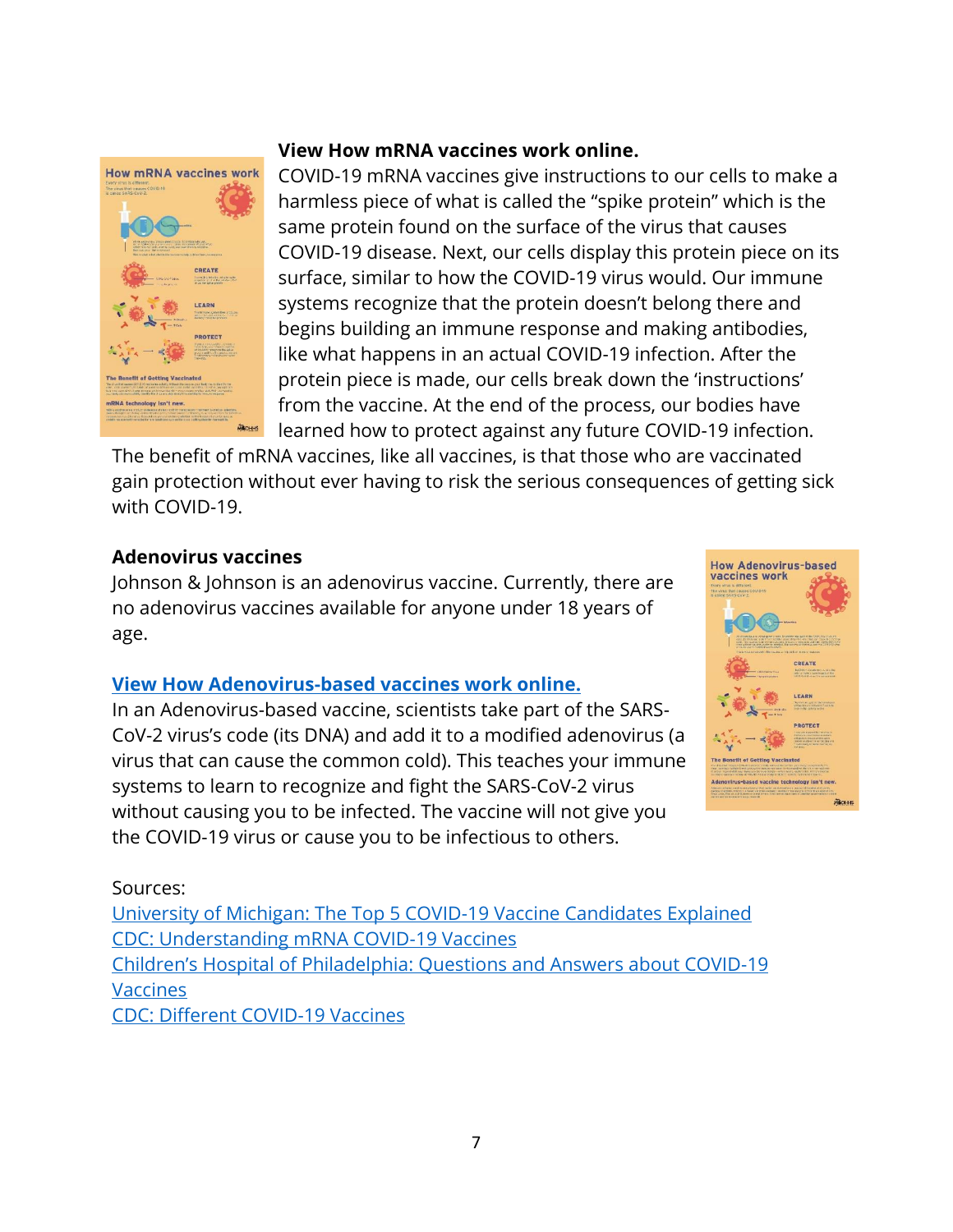# <span id="page-7-0"></span>**If kids may have more mild illness, why is a vaccine necessary?**

Though most children with COVID-19 have mild or no symptoms, some children can get severely ill and require hospitalization, and there is no way to tell in advance if your child will get a severe or mild case. Also, this age group can transmit the infection to more vulnerable family and community members, such as those who are unable to get the vaccine.

There have also been rare, tragic cases of children dying from COVID-19 and its effects, including multisystem inflammatory syndrome in children, or MIS-C. Visit [Michigan.gov/MISCChildren](https://www.michigan.gov/coronavirus/0,9753,7-406-98178_106487---,00.html) to learn more about this post-COVID-19 syndrome.

While children and teens may not be as likely to get severely ill from COVID-19, it can still happen. With this in mind, parents should consider the following:

#### **Michigan data:**

- In Michigan, more than 423,200 confirmed cases from ages 0 to 19 years have been reported as of June 1, 2022.
- Forty-five COVID-19 deaths have been reported in youths ages 0 to 19 years as of June 1, 2022.
- In Michigan, 299 children have been identified with Multisystem Inflammatory Disorder (MIS-C) cases as of June 2, 2022.

#### **National data:**

Over time, children 5-11 years are making up a greater proportion of total cases. As of June 6, 2022, more than 5 million children aged 5-11 years have been infected, consisting of 6.7% of all cases in the U.S. Children aged 12-17 years make up an additional 7.5%. Overall, there have been over 13.1 million COVID-19 cases in children aged 0-17 years in the U.S. (CDC COVID Data Tracker)

More than 128,100 children ages 0-17 years have been hospitalized due to COVID-19 in the U.S (between 8/1/2020-6/4/2022). (CDC COVID Data Tracker)

• Conditions such as obesity, asthma, and developmental delay, as well as other pre-existing conditions, increase the chance for hospitalization.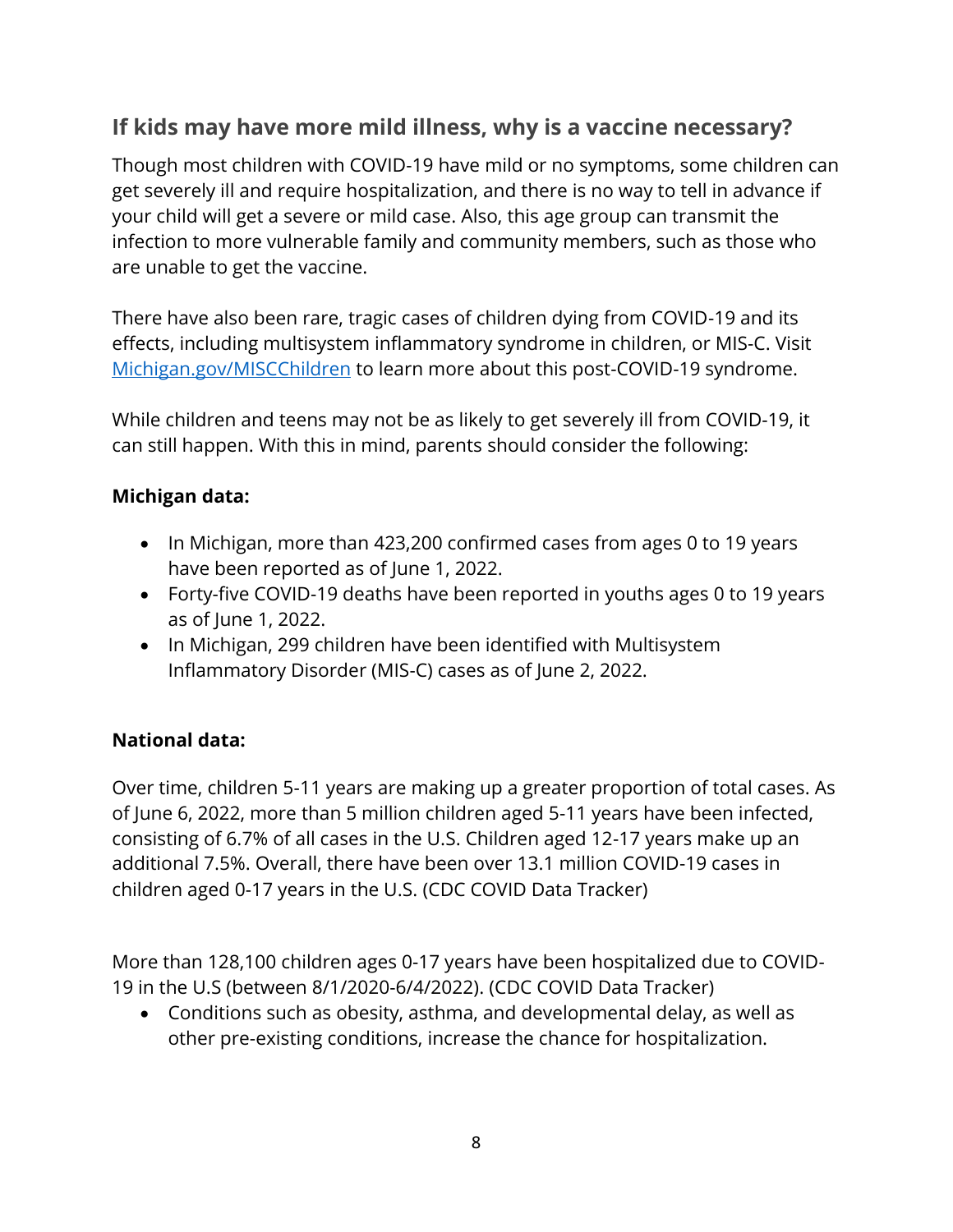- Racial and ethnic minority groups have disproportionately higher hospitalization rates among every age group, including children aged younger than 18 years.
	- o As of Feb. 19, 2022, for children ages 0-17 years, the rate of hospitalization is 150.6 for Non-Hispanic Black, 145.0 for Hispanic or Latino, and 63.0 for Non-Hispanic White. [\(Disparities in COVID-19-](https://www.cdc.gov/coronavirus/2019-ncov/community/health-equity/racial-ethnic-disparities/disparities-hospitalization.html) [Associated Hospitalizations | CDC\)](https://www.cdc.gov/coronavirus/2019-ncov/community/health-equity/racial-ethnic-disparities/disparities-hospitalization.html)
- More than 1,520 children and teens up to 17 years of age in the U.S. have died from COVID-19 (as of 6/6/2022). (CDC COVID Data Tracker)
- There have been 8,525 cases of MIS-C, including 69 deaths) reported on or before 5/31/2022. [\(CDC COVID Data Tracker\)](https://covid.cdc.gov/covid-data-tracker/#mis-national-surveillance)
	- o Fifty percent of children with MIS-C were between the ages of 5 and 13 years.
	- o MIS-C can occur weeks after COVID-19 infection, even if the child or family did not know the child had COVID-19.
	- o Most children who become ill with MIS-C will need to be hospitalized and some will need to be treated in the pediatric intensive care unit.
	- o To date, the majority (57%) of MIS-C patients have been of Hispanic/Latino or Non-Hispanic Black race/ethnicity. Hispanic/Latino and Non-Hispanic Black populations are also disproportionately affected by COVID-19 overall.

Getting adolescents vaccinated means their safer return to social activities and can provide parents and caregivers peace of mind knowing their family is protected. Further, vaccinating children is key to raising the level of immunity in the population and limiting the spread of COVID in our communities.

#### Source:

Children's Hospital of Philadel[phia: Questions and Answers about COVID-19](https://www.chop.edu/centers-programs/vaccine-education-center/making-vaccines/prevent-covid)  [Vaccines](https://www.chop.edu/centers-programs/vaccine-education-center/making-vaccines/prevent-covid)

# <span id="page-8-0"></span>**Is it safe for my child to get the COVID-19 vaccine given the stories about myocarditis?**

Cases of myocarditis, or inflammation of the heart, have been reported after receipt of the COVID-19 mRNA vaccine.

Myocarditis following vaccination is short-lived and tends to resolve on its own, whereas myocarditis following an infection tends to be more severe.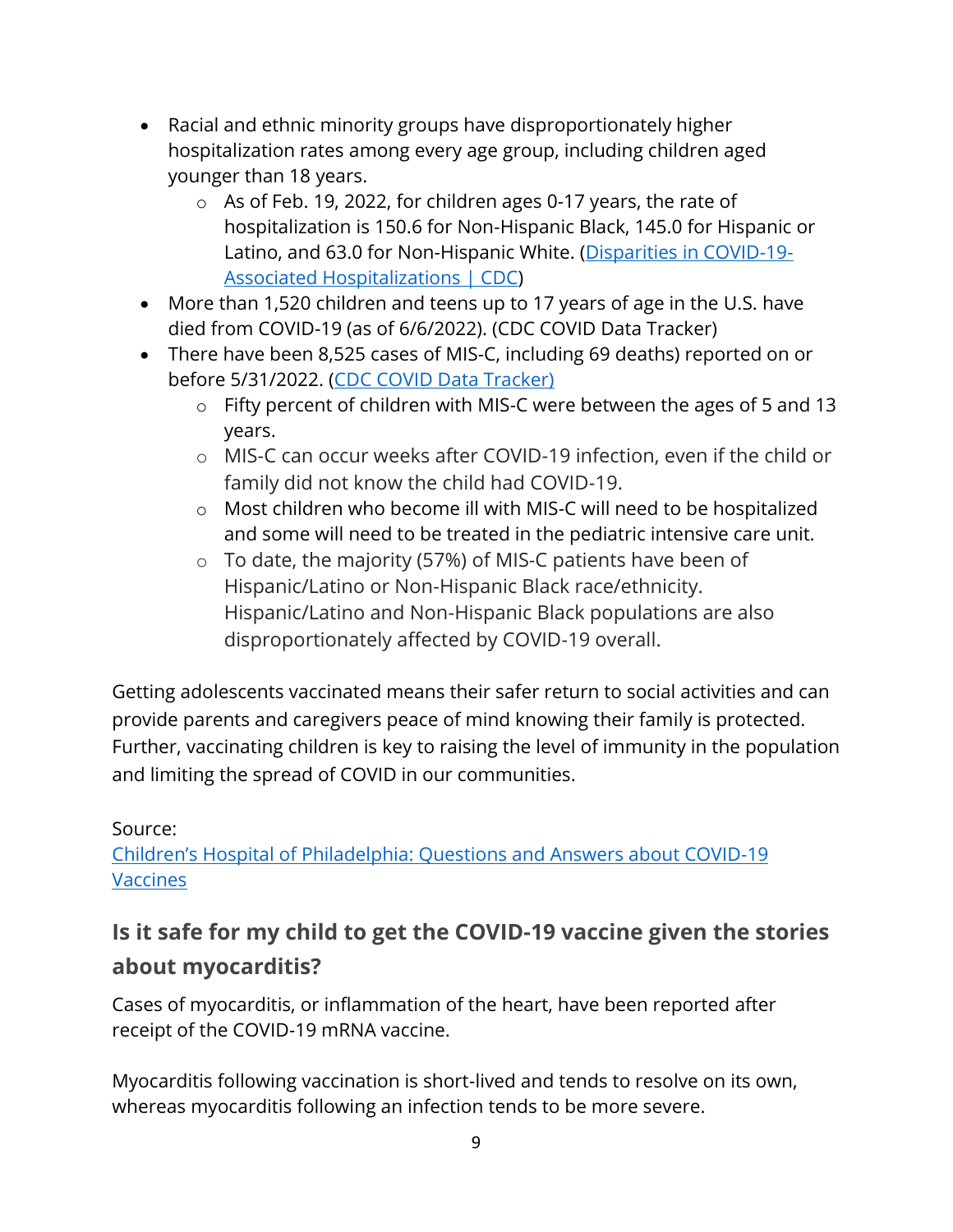The condition is continuing to be investigated. Here is what we know to date:

- The risk of myocarditis from COVID-19 **infection** appears to be greater than the risk of myocarditis from COVID-19 **vaccination**.
- The cases of myocarditis that have occurred so far were more often in boys and young men and more often after the second dose. Symptoms occurred within several days after receipt of the dose. Recently immunized teens and young adults who experience chest pain or shortness of breath should be seen by a health care provider and report their recent vaccination.
- Myocarditis is somewhat common, particularly as a result of viral infections. In fact, cases tend to occur more often in the spring due to viruses that circulate at this time of year (specifically, coxsackie B viruses). Typically, about 100-200 cases occur per million people per year.
- To date, about 530 million doses of the COVID-19 vaccines have been given, and about 16.6 million of these have been in teens (12 through 17 years old).
- Available data suggest that the incidence of myocarditis following mRNA vaccines is about 1 per 50,000 vaccine recipients. Of interest, myocarditis also occurs more commonly after either acute COVID-19 or as part of the multisystem inflammatory syndrome of children (MIS-C).
- Watch for symptoms that may include chest pain, pressure, heart palpitations, difficulty breathing after exercise or lying down, or excessive sweating. One or more of these symptoms may also be accompanied by tiredness, stomach pain, dizziness, fainting, unexplained swelling, or coughing. If a recently vaccinated teen develops these symptoms or you are unsure, contact the child's doctor or seek more immediate medical assistance if needed.

The CDC will continue to monitor the situation related to myocarditis, but for now, there is not a reason to stop vaccinating kids. The American Heart Association has also released a [statement](https://newsroom.heart.org/news/cdc-investigating-rare-myocarditis-in-teens-young-adults-covid-19-vaccine-still-advised-for-all-who-are-eligible) encouraging continued vaccination.

Source:

[Children's Hospital of Philadelphia: Questions and Answers about COVID](https://www.chop.edu/centers-programs/vaccine-education-center/making-vaccines/prevent-covid)-19 [Vaccines](https://www.chop.edu/centers-programs/vaccine-education-center/making-vaccines/prevent-covid)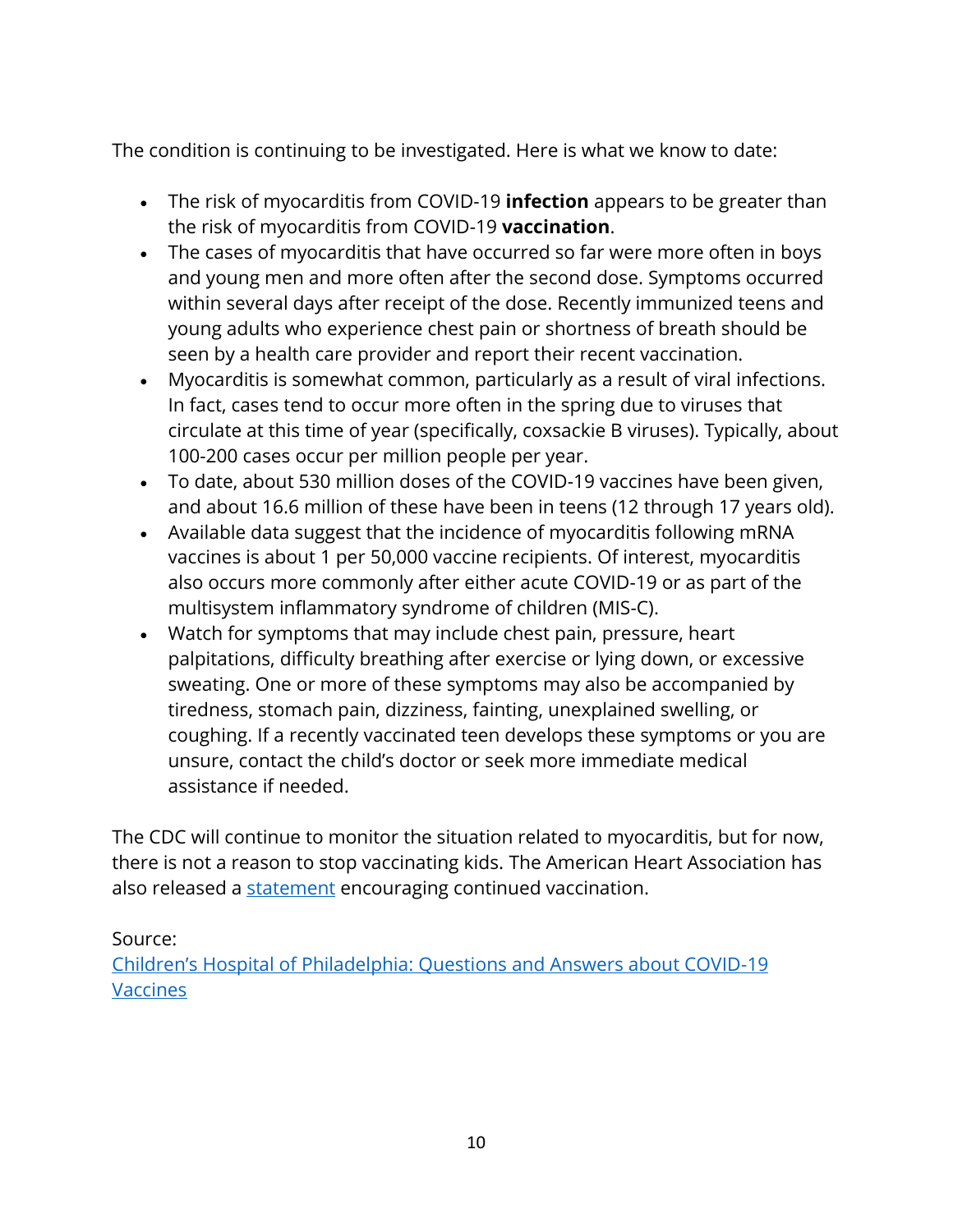# <span id="page-10-0"></span>**Is it safe for my child to get a COVID-19 vaccine if they want to have a baby one day?**

Yes. According to the experts at the **American College of Obstetricians and** [Gynecologists](https://www.acog.org/womens-health/faqs/coronavirus-covid-19-pregnancy-and-breastfeeding) [\(ACOG\),](https://www.acog.org/womens-health/faqs/coronavirus-covid-19-pregnancy-and-breastfeeding) if you are planning or trying to get pregnant, you can get a COVID-19 vaccine. There is no evidence suggesting that fertility problems are a side effect of any of the COVID-19 vaccines available for use in the U.S. Scientists study every vaccine carefully for side effects immediately and for years afterward. Like all vaccines approved/authorized for use in the U.S., the COVID-19 vaccines are being studied carefully now and will continue to be monitored for safety for many years. Further, you do not need to delay getting pregnant after you get a COVID-19 vaccine.

If you find out you are pregnant after you have the first dose of a COVID-19 vaccine, you should still get the second dose and/or booster doses. Contact your doctor if you have any questions or concerns.

### <span id="page-10-1"></span>**If I have recovered from COVID-19, am I immune to it?**

Right now, we do not know how long antibodies last after infection. There is not enough information currently available to say if or for how long after infection someone is protected from COVID-19, which is also known as natural immunity. Early evidence suggests natural immunity from COVID-19 may not last very long, but more studies are needed to better understand this. Re-infections have been reported. Currently, it is recommended to receive the COVID-19 vaccine even if there is a previous history of COVID-19 infection. It's important to remember that the virus that causes COVID-19 is very new, and scientists are actively working to study it.

Data from clinical trials indicate that mRNA COVID-19 vaccines are safe in persons with evidence of a prior COVID-19 infection. Vaccination should be offered to persons regardless of history of prior symptomatic or asymptomatic COVID-19 infection, this includes people with prolonged post-COVID-19 symptoms. Viral testing to assess for COVID-19 infection or serologic testing to assess for prior infection solely for the purposes of vaccine decision-making is not recommended.

Vaccination of persons with known current COVID-19 infection should be deferred until the person has recovered from the acute illness (if the person had symptoms) and [criteria](https://www.cdc.gov/coronavirus/2019-ncov/hcp/disposition-in-home-patients.html) have been met for them to discontinue isolation. This recommendation applies to persons who develop COVID-19 infection before receiving any vaccine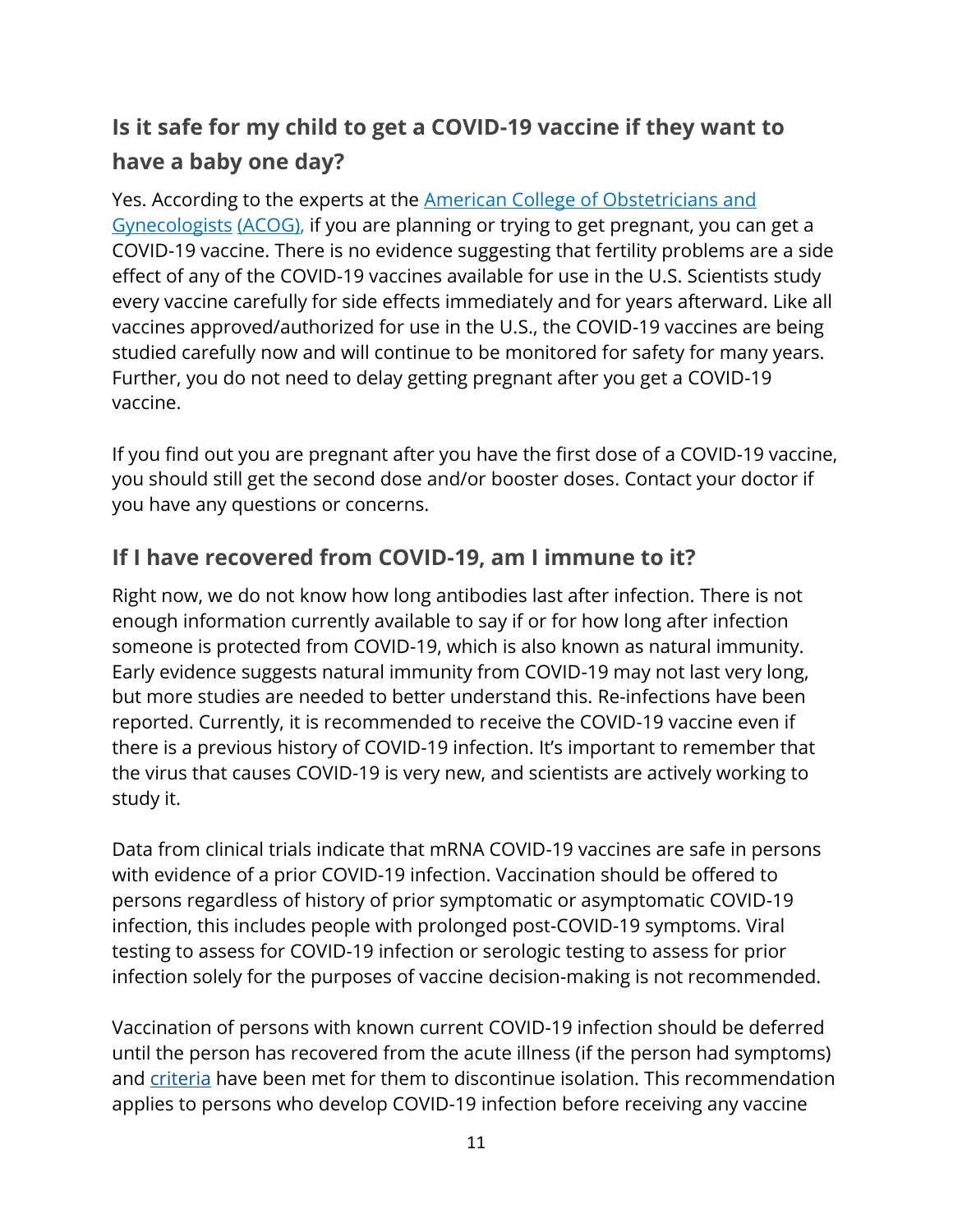doses as well as those who develop infection after the first dose but before receipt of the second dose. While there is no recommended minimum interval between infection and vaccination, [current evidence](https://www.cdc.gov/coronavirus/2019-ncov/hcp/duration-isolation.html) suggests the risk of COVID-19 reinfection is low in the months after infection but may increase with time due to waning immunity.

#### Sources:

[Interim Clinical Considerations for Use of mRNA COVID-19 Vaccines Currently](https://www.cdc.gov/vaccines/covid-19/info-by-product/clinical-considerations.html?CDC_AA_refVal=https%3A%2F%2Fwww.cdc.gov%2Fvaccines%2Fcovid-19%2Finfo-by-product%2Fpfizer%2Fclinical-considerations.html)  [Authorized in the United States](https://www.cdc.gov/vaccines/covid-19/info-by-product/clinical-considerations.html?CDC_AA_refVal=https%3A%2F%2Fwww.cdc.gov%2Fvaccines%2Fcovid-19%2Finfo-by-product%2Fpfizer%2Fclinical-considerations.html)

[CDC: Frequently Asked Questions about COVID-19 Vaccination](https://www.cdc.gov/coronavirus/2019-ncov/vaccines/faq.html) [Children's Hospital of Philadelphia: Questions and Answers about COVID](https://www.chop.edu/centers-programs/vaccine-education-center/making-vaccines/prevent-covid)-19 [Vaccines](https://www.chop.edu/centers-programs/vaccine-education-center/making-vaccines/prevent-covid)

### <span id="page-11-0"></span>**How can I best protect my child from COVID-19?**

- **Get them vaccinated with the COVID-19 vaccine**, when available to them.
- **Teach children** about COVID-19 health and safety measures to help stop the spread.
- **Avoid people who are sick** (coughing and sneezing).
- **Stay home when sick**, except to get testing or medical care.
- **Cover coughs and sneezes** with a tissue and throw the tissue in the trash.
- **Wash hands often** with soap and water for at least 20 seconds, especially after blowing your nose, coughing, or sneezing; going to the bathroom; and before eating or preparing food.
	- o If soap and water are not readily available, use an alcohol-based hand sanitizer with at least 60% alcohol. Always wash hands with soap and water if visibly dirty.
- **Clean and disinfect high-touch surfaces** frequently in common areas (like tables, hard-backed chairs, doorknobs, light switches, remotes, handles, desks, toilets, and sinks).

It's important to teach children and teens how to practice social distancing, especially for those who are not eligible to be vaccinated. The key to slowing the spread of COVID-19 is to limit contact as much as possible.

For infants, the best way is to limit exposure and avoid unnecessary public contact. Infants as young as 6 months old can begin their COVID-19 vaccine series. Vaccination is the best protection against COVID-19.

To keep your baby healthy, when going out:

• Keep the outing short and always follow the 6 feet distancing rule.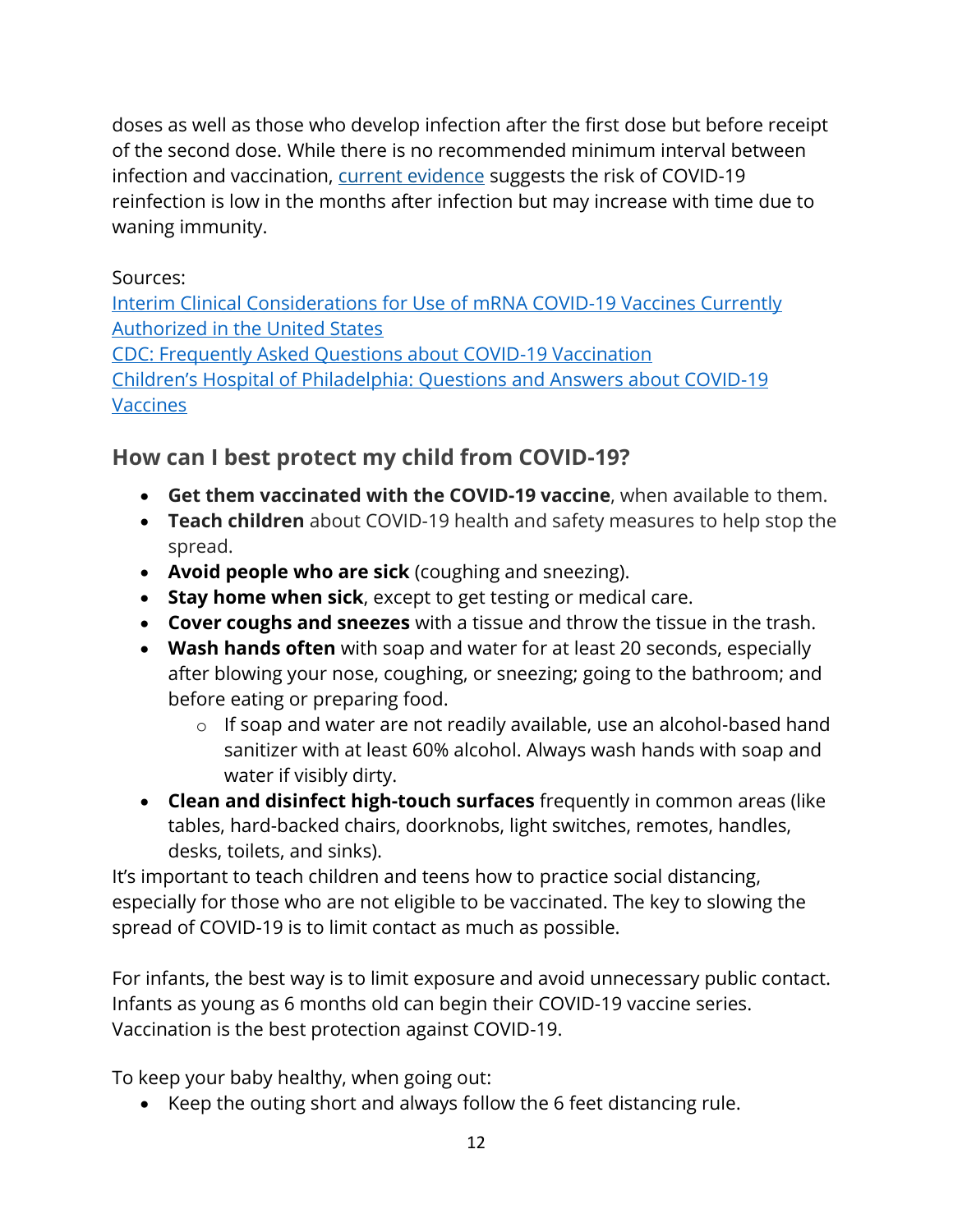- Cover the infant carrier (not your baby) with a light blanket. This will help protect your baby, but still gives them the ability to breathe comfortably. Do not leave the blanket on the carrier in the car or at any time when your baby and carrier are not in your direct view. Check on your baby often.
- **Do not** put a mask on your baby, or any child under the age of two.
- Never leave children alone in the car. The temperature in your car can become deadly in a short time.
- Wash hands (and any children's hands) as soon as you return home.

You can find additional information from the CDC about preventing COVID-19 here:

- [Prevention for 2019 Novel Coronavirus](https://www.cdc.gov/coronavirus/about/prevention.html)
- [Preventing COVID-19 Spread in Communities](https://www.cdc.gov/coronavirus/2019-ncov/community/index.html)
- [How COVID-19 Spreads](https://www.cdc.gov/coronavirus/2019-ncov/about/transmission.html)
- [Children and Coronavirus Disease 2019 \(COVID-19\)](https://www.cdc.gov/coronavirus/2019-ncov/daily-life-coping/children.html)

Source: [CDC: COVID-19 Frequently Asked Questions](https://www.cdc.gov/coronavirus/2019-ncov/faq.html#COVID-19-and-Children)

#### <span id="page-12-0"></span>**Should children wear masks?**

**Masks should NOT be put on babies or children younger than two years of age because of the danger of suffocation.** Children ages 2 years and older can wear masks or respirators to protect themselves and others from COVID-19.

Wearing masks is a public health measure people can take to reduce the spread of COVID-19 in addition to (not instead of) social distancing, frequent hand washing, and other everyday preventive actions. When your child wears a mask, make sure to choose a well-fitting and comfortable mask or respirator that your child can wear properly. A poorly fitting or uncomfortable mask or respirator might be worn incorrectly or removed often, and that would reduce its intended benefits.

[Masks protect both the wearer and others.](https://www.cdc.gov/coronavirus/2019-ncov/prevent-getting-sick/cloth-face-cover-guidance.html) Masks are a simple barrier to help prevent your respiratory droplets from reaching others. Studies show that masks reduce the spray of droplets when worn over the nose and mouth. A mask also offers you some protection too and how well it protects you from breathing the virus in depends on the fabric used and how the mask is made.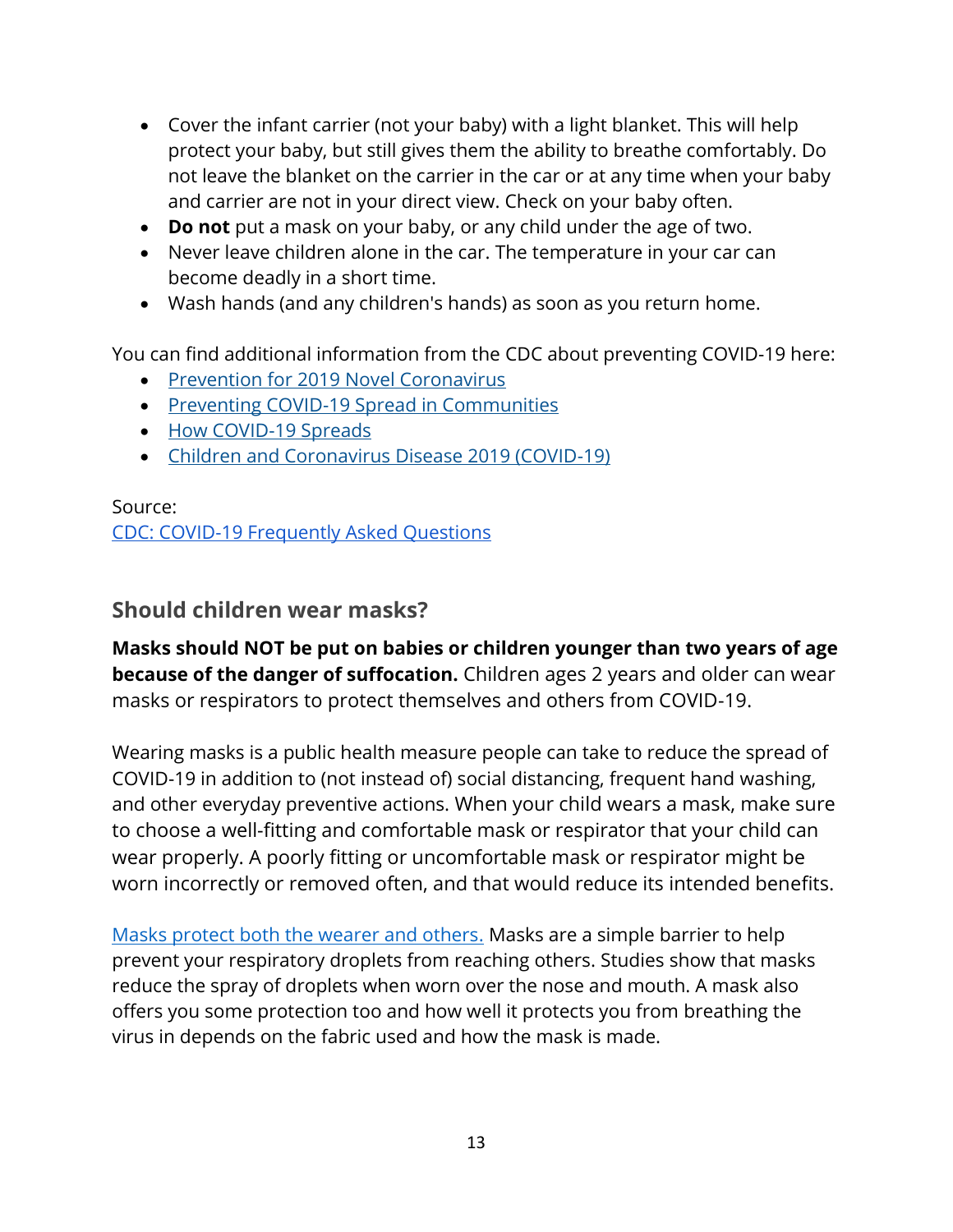More specifics on masks from the Michigan Department of Health and Human Services can be found at [Michigan.gov/MaskUp.](http://www.michigan.gov/maskup)

Sources: [MDHHS: Face Coverings Frequently Asked Questions](https://www.michigan.gov/documents/coronavirus/Face_Coverings_Guidance_for_non-healthcare_workers_Final_685949_7.pdf) CDC: [Use and Care of Masks](https://www.cdc.gov/coronavirus/2019-ncov/prevent-getting-sick/about-face-coverings.html?CDC_AA_refVal=https%3A%2F%2Fwww.cdc.gov%2Fcoronavirus%2F2019-ncov%2Fprevent-getting-sick%2Fcloth-face-cover-guidance.html)

#### <span id="page-13-0"></span>**What studies were done to assure the vaccine is safe for children?**

#### **For vaccination of youth 6 months through 4 years (Pfizer) and 6 months through 5 years (Moderna):**

Both vaccines are effective in reducing the rate of infection and create similar levels of immunity in kids. It is estimated that both vaccines decrease the rate of hospitalization, the rate of MIS-C, and the rate of ICU stays.

Side effects reported in the clinical trials for children ages 6 months to 4 years (Pfizer) and 6 months to 5 years (Moderna) were minimal and consistent with other age groups. Moderna recipients reported slightly higher rates of side effects than Pfizer recipients.

#### **For vaccination of youth ages 5 through 11 years:**

The vaccine's safety was studied in approximately 3,100 children ages 5 through 11 who received the vaccine and no serious side effects have been detected in the ongoing study.

− The available safety data to support the EUA include more than 4,600 participants (3,100 vaccine, 1,538 placebo) ages 5 through 11 years enrolled in the ongoing study. In this trial, a total of 1,444 vaccine recipients were followed for safety for at least two months after the second dose.

Side effects were generally mild to moderate in severity and occurred within two days after vaccination, and most went away within one to two days.

#### **For vaccination of youth ages 12 through 15 years:**

There were a smaller number of participants in this trial than in trials for adults, but thousands of adolescents received the COVID-19 vaccines during clinical trials and tens of millions of adults in the United States have received COVID-19 vaccines under the most intense safety monitoring in U.S. history.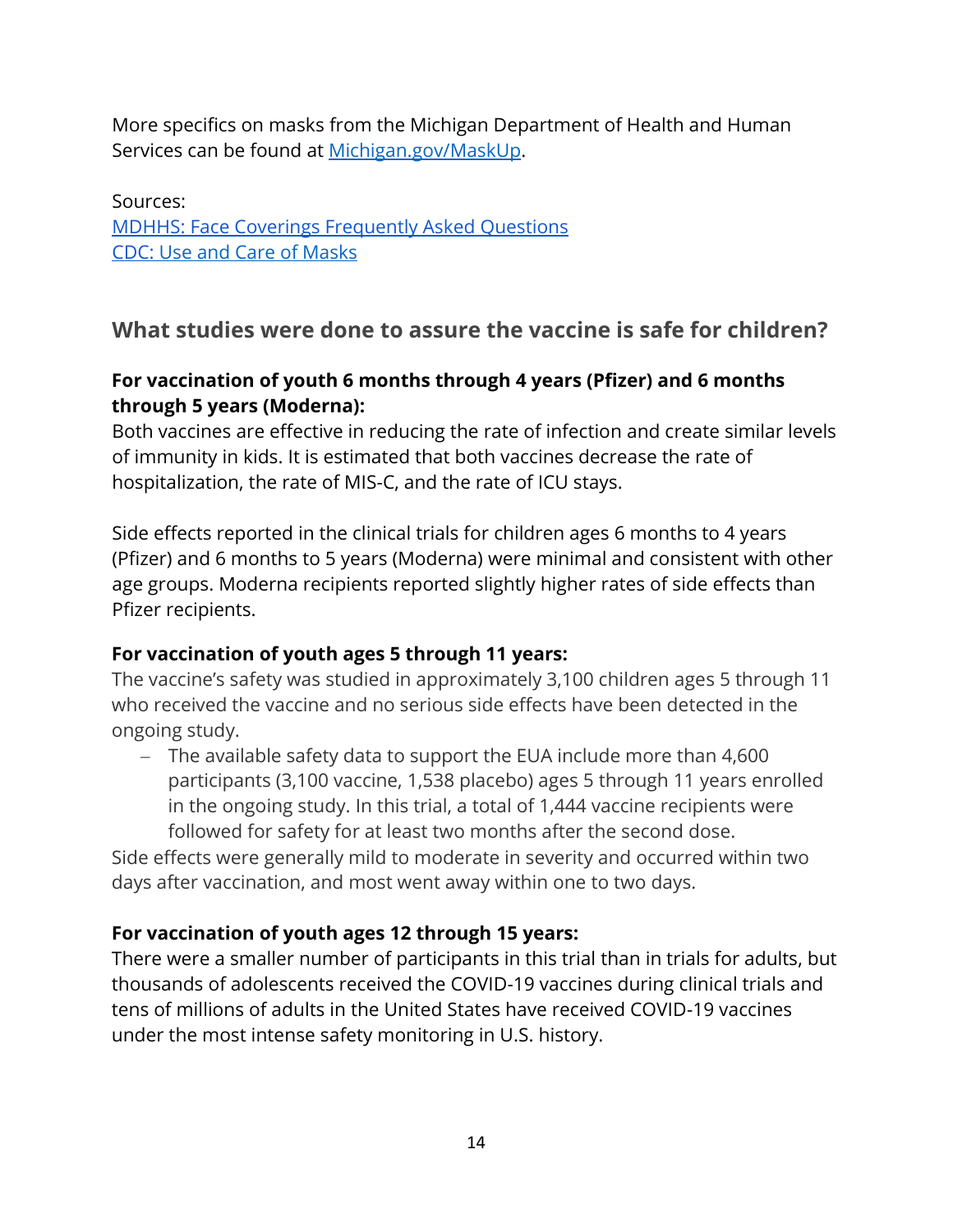It is important to note that although the trial enrolled a relatively narrow range of ages (12-15 years and 16-25 years), there were 1,131 participants ages 12-15 years who received the Pfizer BioNTech vaccine and there were 1,867 participants ages 16-25 years that received the vaccine. The earlier published clinical trial supporting EUA for 16 years and above was larger (18,860 vaccine recipients) it was also across a much broader age range (16-89 years).

The good news is that through the trial it was noted that adolescents showed similar side effect patterns to adults and that those aged 12-15 years had immune responses that were higher as compared to those aged 16-25 years, and the vaccine efficacy estimate was 100% for symptomatic lab-confirmed COVID-19.

# <span id="page-14-0"></span>**How were they able to develop the COVID-19 vaccine faster than vaccines from the past?**

Thanks to unprecedented, worldwide collaboration from scientists, health and government officials, and manufacturers, the medical community was able to focus on the development and production of a safe and effective COVID-19 vaccine. Through this strong collaboration we were able to see the COVID-19 vaccine research grow and expand so that we now have three COVID-19 vaccines available in the U.S.

Video: [COVID-19 Vaccines: How Do We](https://youtu.be/7bBmQaX2k4w) Know They Are Safe?

Watch the video: "[COVID-19 Vaccines, How Do We Know](https://youtu.be/7bBmQaX2k4w) They Are Safe?"

The first two COVID-19 vaccines that were authorized for emergency use (Pfizer-BioNTech and Moderna) were built using a technology called mRNA, rather than using a weakened or dead virus as traditional vaccines do. Traditional vaccine production involves growing viruses in living cells and purifying the virus. There are challenges associated with this process that takes time. The mRNA vaccine has an advantage in that large amounts of the mRNA can be synthesized very rapidly.

While COVID-19 vaccines have been developed more quickly than other vaccines, speed did not affect safety. In addition to the advantage for mRNA vaccine production, the timeline was shortened without sacrificing quality by:

• Overlapping phase I and phase II clinical trials. Phase I studies include a small number of people and evaluate whether the vaccine causes an immune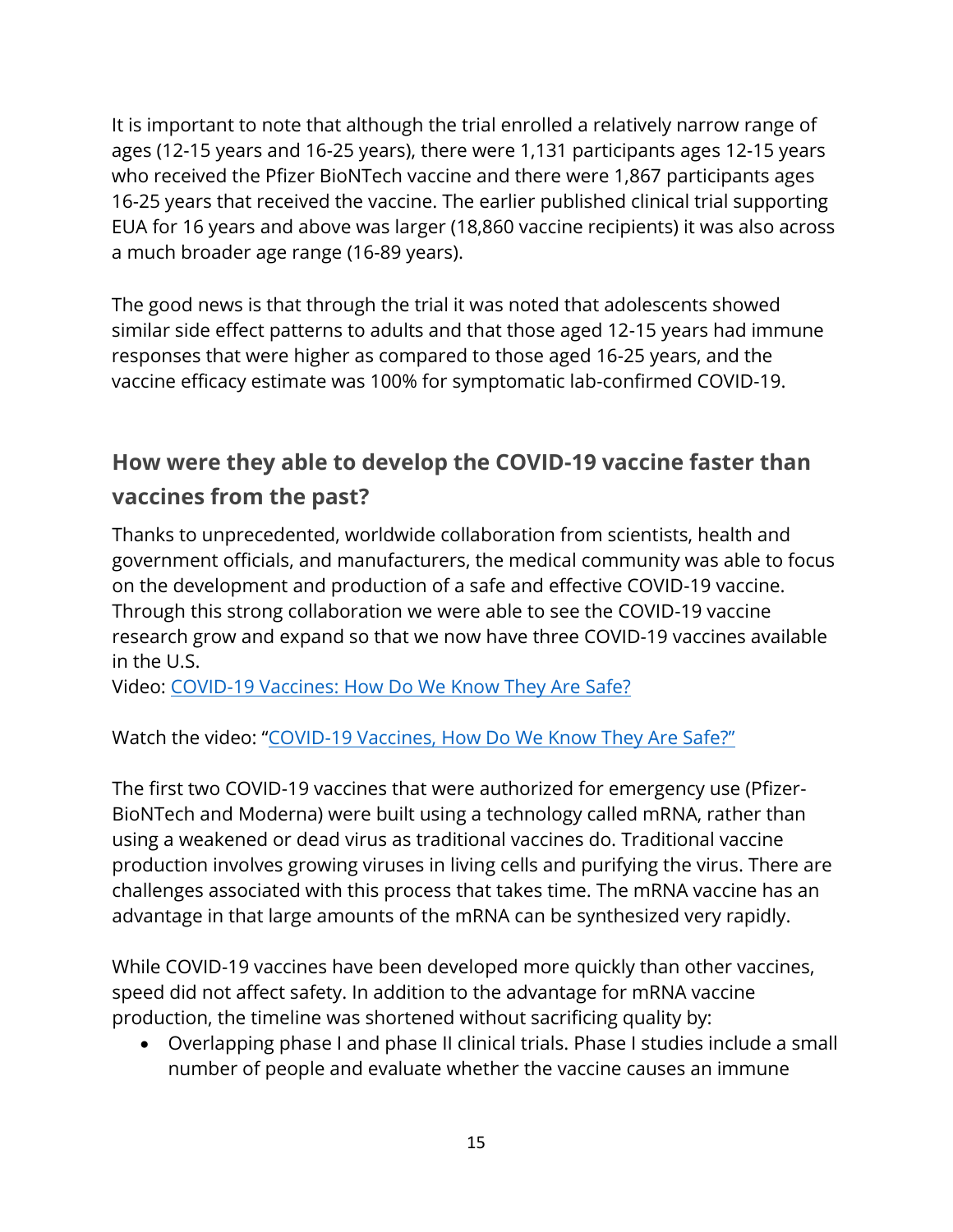response and is safe. Scientists could look at data from a group of people as phase II was progressing to make these evaluations.

- While completing large phase III trials, manufacturers began producing the vaccine, so that if it were shown to be safe and effective, they would have large numbers of doses ready. This is not normally done because if the vaccine does not work, the manufacturer will have spent a significant amount of money to produce something that needs to be thrown away.
- While waiting for a vaccine to be ready, many other aspects of vaccine delivery were prepared (e.g., developing plans for how to distribute the first, limited quantities available, ensuring adequate supplies for distributing and administering vaccine.)

Past research on vaccines has identified potential successful approaches which has reduced the development time for a COVID-19 vaccine. These mRNA vaccines are a product of decades of study on RNA therapies and treatment by medical scientists. Beyond vaccines, cancer research has used mRNA to trigger the immune system to target specific cancer cells. mRNA technology has been used successfully for cancer immunotherapy by harnessing the body's immune system to identify and kill cancer cells in the same way the immune system identifies and targets infection from viruses or diseases.

Sources: [CDC: Understanding mRNA COVID-19 Vaccines](https://www.cdc.gov/coronavirus/2019-ncov/vaccines/different-vaccines/mrna.html) [Children's Hospital of Philadelphia: Questions and Answers about COVID](https://www.chop.edu/centers-programs/vaccine-education-center/making-vaccines/prevent-covid)-19 **[Vaccines](https://www.chop.edu/centers-programs/vaccine-education-center/making-vaccines/prevent-covid)** [The Promise of mRNA Vaccines](https://www.the-scientist.com/news-opinion/the-promise-of-mrna-vaccines-68202)

# <span id="page-15-0"></span>**What are the different phases of clinical trials for vaccines?**

The goal of the vaccine-approval process is to end up with a vaccine that is effective (the vaccine works in preventing the illness) and safe (there are no serious side effects or other problems). In the United States, this process has produced safe and effective vaccines for the flu, polio, measles, mumps, pertussis, and more. Over time, this process has saved millions of people from getting sick and dying.

The stages of development generally follow this timeline:

• **Exploratory stage**: This is the start of lab research to find something that can treat or prevent a disease. Vaccine development typically begins not at a pharmaceutical company, but in a research laboratory in a university,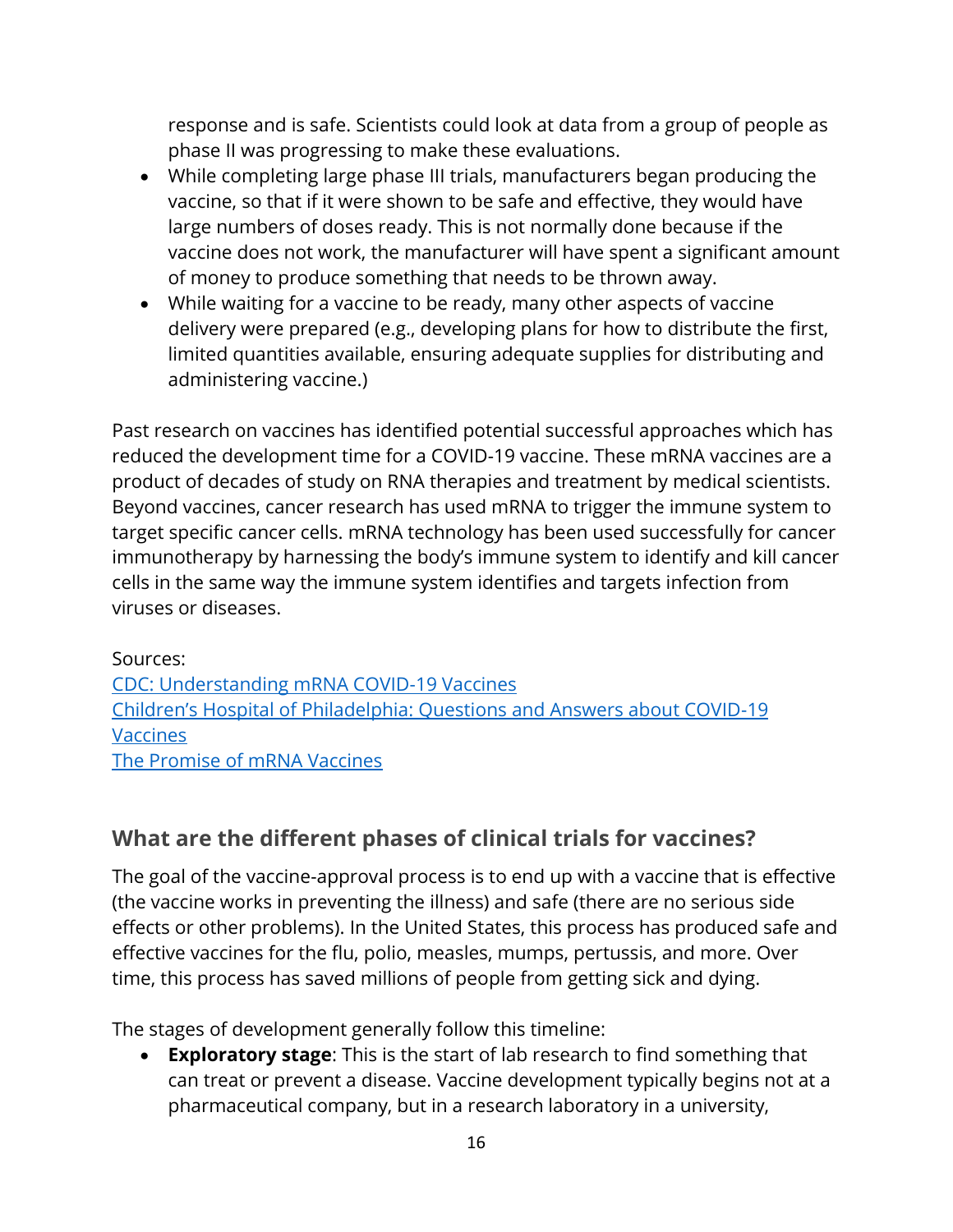medical center, or biotech company. Scientists in these laboratories are most often funded by grants from the government or private foundations.

- **Pre-clinical stage**: Scientists use lab tests and testing in animals, such as mice or monkeys, to learn whether a vaccine might work. Many potential vaccines do not make it past this point. If the tests are successful, and the U.S. Food and Drug Administration (FDA) signs off, it's on to clinical testing.
- **Clinical development:** This is a three-phase process of testing in humans.
	- o **Phase I** usually involves fewer than 100 people and seeks to answer two main questions: does the vaccine generate the expected immune response (does it work in creating antibodies to protect someone from the disease) and is the vaccine safe (does the vaccine show any serious side effects)?
	- o **Phase II** involves several hundred people, comparing those who did and did not receive vaccine. During this phase, scientists try to determine the proper dose of vaccine to be given, and they continue to study the vaccine's safety. They also determine how to manufacture the vaccine — making sure the process and packaging creates a consistent vaccine, so that each batch produces similar results.
	- o **Phase III** involves tens of thousands of study participants who are similar to the population that will receive the vaccine, again comparing those who did and did not receive vaccine. During these studies, as with the previous phases, no one working with the patients, testing the samples collected from patients, or calculating the results, knows which participants received the vaccine and which did not (this is called a "double-blind" study). Researchers are also studying how long the vaccine can be used before it expires, taking into consideration how it will be transported and stored.
- **Regulatory review and approval:** Scientists with the FDA and CDC closely review the data from the clinical trials before a vaccine can be licensed and approved.
	- o Additionally, the Advisory Committee on Immunization Practices (ACIP) – a group of independent medical and public health experts who review data on new and existing vaccines and diseases – will make recommendations for approval and use within specific age groups.
- **Manufacturing:** The vaccine goes into production. The FDA inspects the factory and approves drug labels.
- **Quality control:** Scientists and government agencies use databases such as the [Vaccine Adverse Event Reporting System](https://vaers.hhs.gov/) (VAERS) and the [Vaccine Safety](https://www.cdc.gov/vaccinesafety/ensuringsafety/monitoring/vsd/index.html)  [Datalink Project](https://www.cdc.gov/vaccinesafety/ensuringsafety/monitoring/vsd/index.html) to monitor vaccine safety.